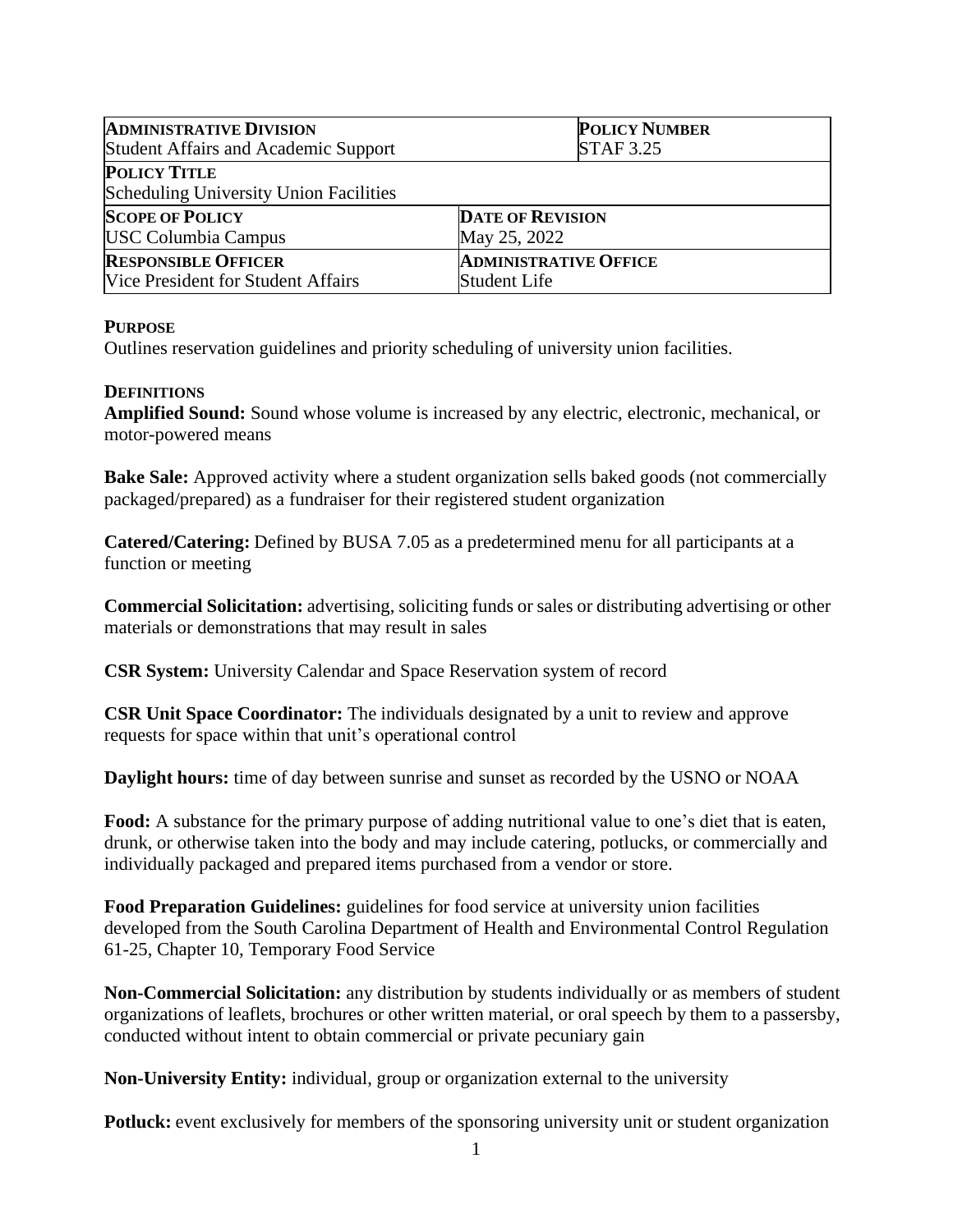that features food prepared or provided by those in attendance according to food preparation guidelines

**Priority Event:** University events designated each year by Russell House director as eligible for access to University Union facilities during the priority scheduling period

**Priority Scheduling Period:** Time-period designated by Russell House director when reservations are solicited for placement prior to space being made available in CSR system for request by any university unit

**Registered Student Organization:** a student group that maintains active status on the University of South Carolina campus, has fulfilled all responsibilities of a student organization and represents a group of students who desire to come together to support a particular view, explore common interests or accomplish identified tasks. Student organizations must be student-initiated and student-led

**Routine Outdoor Space:** Greene Street between the gates, Russell House Patio and Davis Fields 1 and II

**Social Functions:** any activity sponsored by a student organization or a university unit outside of regularly scheduled classroom meetings or pertaining to an academic course

**User:** The individual or group of faculty, staff, students, university unit, student organization or non-university entity requesting use of campus space

**Unit** with **Operational Control**: a unit of the university is responsible for scheduling, maintenance, and repair of the location even though the space belongs the larger university.

**University Event:** Event organized by a university unit, including performance events for public audiences

**University Union Facilities:** any facility or space assigned in the CSR system to the Russell House University Union (RHUU) for scheduling and operational oversight and control

**University Unit:** An administrative or academic entity including office, college, school, department, center, institute, division, program, and group at the University of South Carolina

# **Policy Statement**

University Union facilities are primarily for the support of activities sponsored by student organizations and university units of the University of South Carolina-Columbia campus. In order to ensure scheduling in an organized manner and to ensure compliance with University policies, a comprehensive reservation system exists for all scheduled events in university union facilities.

A. Scheduling Priority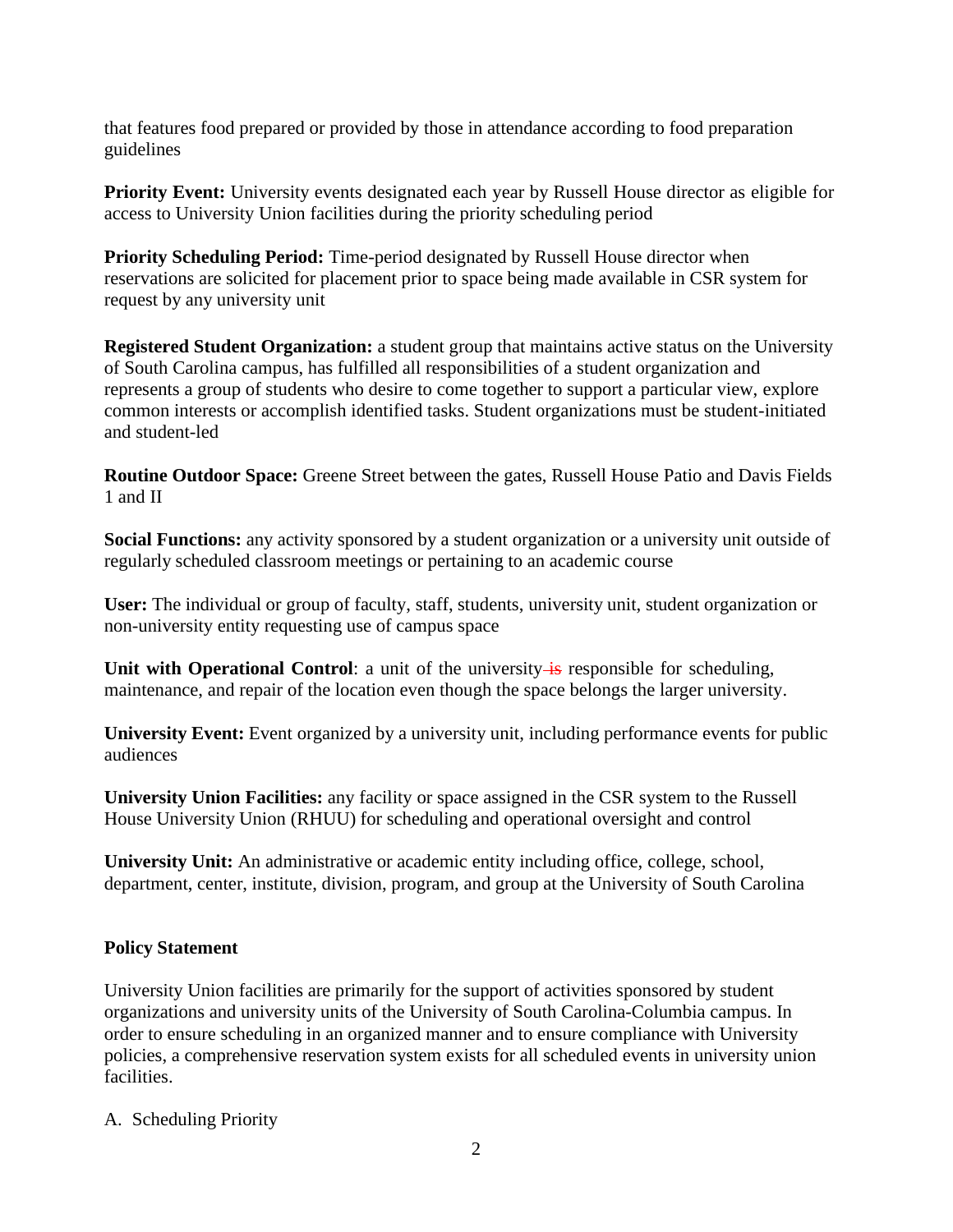- 1. The Russell House University Union reserves the right to assign facilities based on the most efficient utilization of space. The Russell House director will adjust if certain situations require changes in the facilities or spaces reserved by a user. Even while establishing scheduling priorities, such decisions will be made in a content-neutral fashion consistent with the provisions contained in UNIV 6.00 (Freedom of Expression and Access to Campus).
- 2. Russell House University Union Event Services coordinates reservation requests in the CSR system. Requests for facilities usage are scheduled during the priority scheduling period designated by the Russell House director each semester for the following semester, and after that time-period, on an "as requested and available" basis consistent with UNIV 6.0.
- 3. Requests for facilities are processed in the following priority order:
	- a. University-wide events that promote broad participation by the various University constituencies related to recruitment, orientation, and commencement.
	- b. Priority events as designated by Russell House director.
	- c. Carolina Productions In addition to its role as the student program board at the University of South Carolina, Carolina Productions performs a function that is integral to the stated mission and goals of the Russell House University Union. In addition to reserving confirmed events during the priority scheduling period, Carolina Productions may reserve up to sixteen "open" dates per semester.
	- d. Student Organizations
	- e. University Units
	- f. Non-University Entities
- 4. The Russell House director develops a priority event list for review and assignment during the priority scheduling period. Events designated as priority fulfill the following criteria:
	- a. The event(s) typically must not benefit any one or more specific organizations;
	- b. The event must demonstrate wide appeal to the various University constituencies. Conferences or major meetings that satisfy the criteria shall also be recognized as priority events.
- 5. A list of recognized priority events at the University are on file in the Office of the Director of the Russell House University Union. Requests for consideration shall be subject to approval by the Russell House director.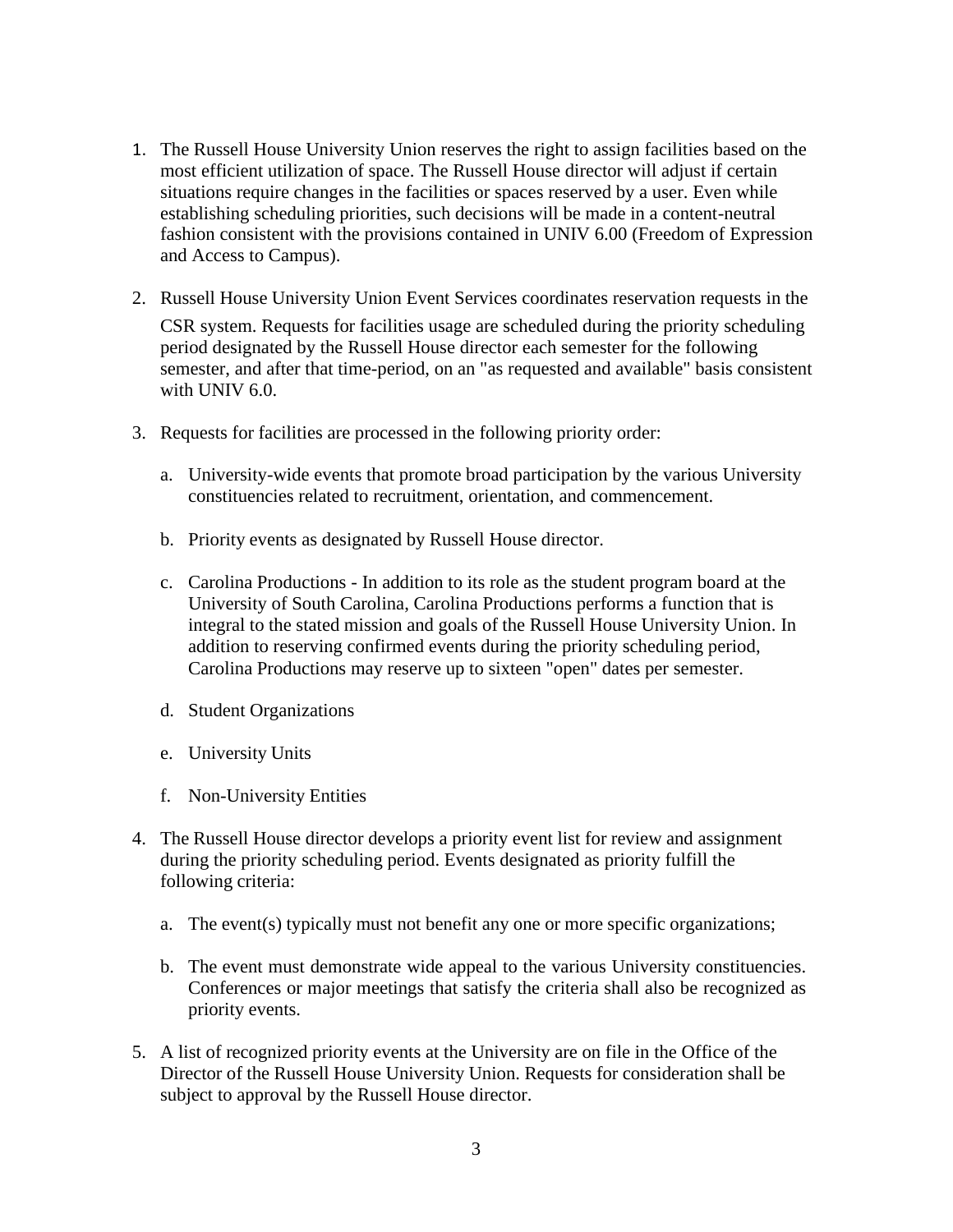- B. Reservable Space
	- 1. Any space assigned in the CSR system to the Russell House University Union and includes meeting rooms, lounges,ballrooms, theater as well as outdoor spaces.
	- 2. Outdoor Space
		- a. Routine outdoor space may be used during daylight hours and include use of amplified sound.
			- i. Events held in routine outdoor space involving 150 or more people or outside of daylight hours must receive approval by Associate Vice President of Student Life (or designee).
		- b. Pickens Street Bridge is available for use by Student Organizations only.
		- c. Caroliniana Gardens behind the South Caroliniana Library may be reserved during daylight hours for ceremonial events.
	- 3. Rutledge Chapel
		- a. Rutledge Chapel is the oldest building on campus and is available to university units and student organizations for ritualistic and ceremonial activities and may not be scheduled for traditional meetings, lectures, or other recurring activities.
		- b. Non-university entities may lease Rutledge Chapel subject to terms of university contract up to 2 years in advance of requested date subject to fees outlined in the approved consolidated list of fees.

## **PROCEDURES**

- A. General Guidelines
	- 1. University union facilities are not available for regular classroom instruction.
	- 2. In order to avoid academic conflicts, social functions may not be held in university union facilities on reading day(s) nor during final examination periods.
	- 3. Consistent with the provisions of UNIV 6.00 (Freedom of Expression and Access to Campus), the university reserves the right to cancel existing reservations only in situations where an emergency or unforeseen event necessitates that the university placeanother event in the space or cancel the reservation for that date; such decisions will be made on a case-by-case basis and will be made in a content neutral fashion.
	- 4. All attendees and their guests must comply with all applicable university polices and state and federal law.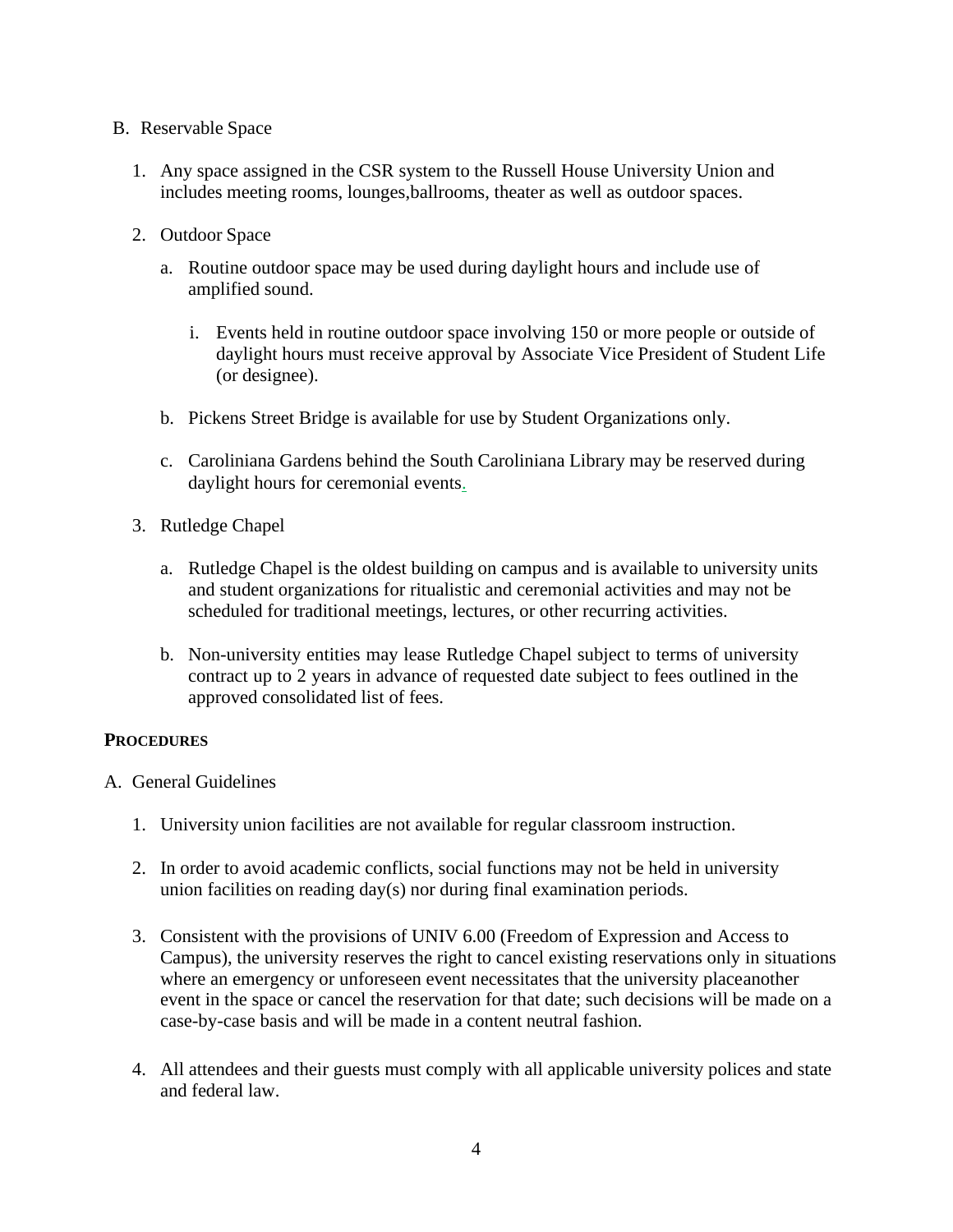- 5. University entities can appeal the decision to cancel or modify a reservation by following procedures found on the University Union website [https://sc.edu/about/offices\\_and\\_divisions/russell\\_house/](https://sc.edu/about/offices_and_divisions/russell_house/)
- 6. The set of processes and procedures specific to use of University Union facilities can be found at [https://sc.edu/about/offices\\_and\\_divisions/russell\\_house/](https://sc.edu/about/offices_and_divisions/russell_house/)

## B. Student Organizations

- 1. Student organizations shall use the CSR system to request space in university union facilities.
- 2. The Russell House University Union serves as the primary facility for student organization meetings and activities.
- 3. If university union facilities are fully scheduled or cannot meet the unique needs for a student organization event, a reservation request for other facilities on campus will be processed by the applicable CSR Unit space coordinator according to the following guidelines:
	- a. Requests for space will be accepted for the current semester only.
	- b. Requests must be submitted to the CSR system according to the scheduling requirements of that facility.
	- c. Requests for academic facilities will not be reviewed until one week after classes begin and will not be available during final examination periods.
	- d. No food or drink is allowed in academic classroom spaces.
	- e. Academic space is 'as-is' and no equipment, AV or furniture may be displaced or disturbed in any way without prior written approval from the Unit with Operational Control.
- C. University Units Academic Units and University Departments are to request space in University Union facilities through the CSR system.
- D. Non-university entities
	- 1. Use of University Union facilities by non-university entities is limited to those days when the University of South Carolina is not in academic session. Requests for use are to be approved by the Director of the Russell House University Union (or designee).
	- 2. Requests for space will be accepted for the current semester only and shall be made at least 10 business days prior to the event date.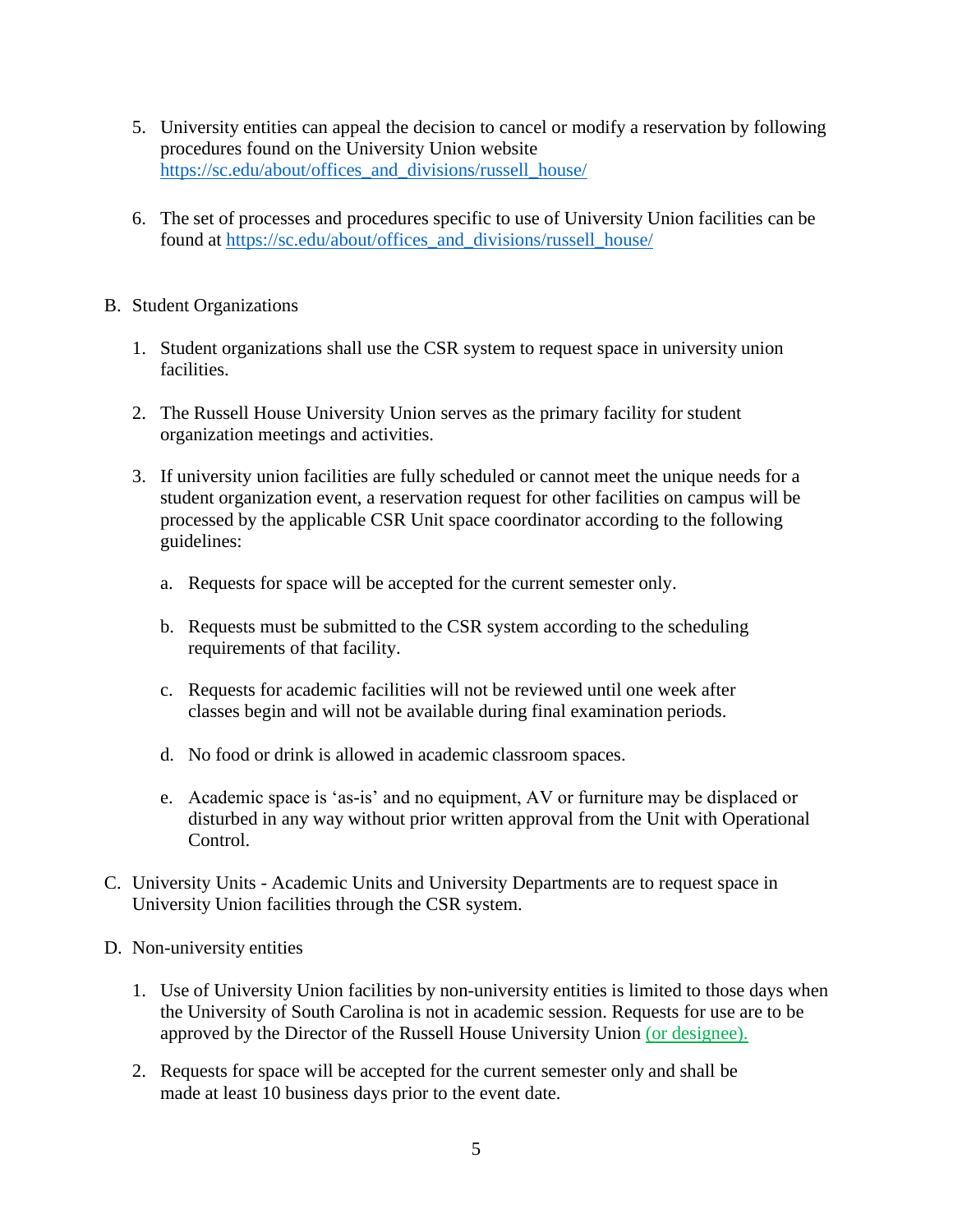# E. Solicitation

- 1. University Units and student organizations may conduct commercial and non-commercial solicitation in university union facilities.
- 2. University Union space must be reserved to conduct commercial and non-commercial solicitation through the CSR System and fees may apply.

# F. Food

- 1. All meeting rooms, lobbies, lounges, ballroom, theater, and outdoor areas of university union facilities, except Rutledge Chapel, are designated areas where food may be provided and consumed.
	- a. A user fee may be charged for all catered events or events where food is served.
	- b. Food Preparation Guidelines must be followed.
- 2. Users may not sell food nor contract with an off-campus caterer/vendor to sell food in university union facilities.
	- a. Bake Sales sponsored by registered student organizations are allowed in outdoor areas and in the Russell House 2nd floor lobby.
- 3. The university's food service provider has the exclusive right to provide catering for all activities scheduled in university union facilities per BUSA 1.00 and BUSA 1.03.
	- a. University Units and Student Organizations shall use the University's food-service provider for all catered events occurring in university union facilities.
	- b. Non-University Units must use the University's food service provider for all reservations where food is present in university union facilities.
	- c. University Units and Student Organizations may provide eligible food items for their own members for activities scheduled in university union facilities.

# G. Fees

- 1. Any fees charged for use of University Union facilities are in compliance with the approved consolidated list of service charges for the current budget year, found at: https://sc.edu/about/offices\_and\_divisions/budget/current\_budget/fy19services.pdf
- 2. The User is financially responsible for any custodial, security, parking or other facilities services required and outlined in the reservation agreement or contract.
- 3. The User can be held financially responsible for any damage to university union facilities